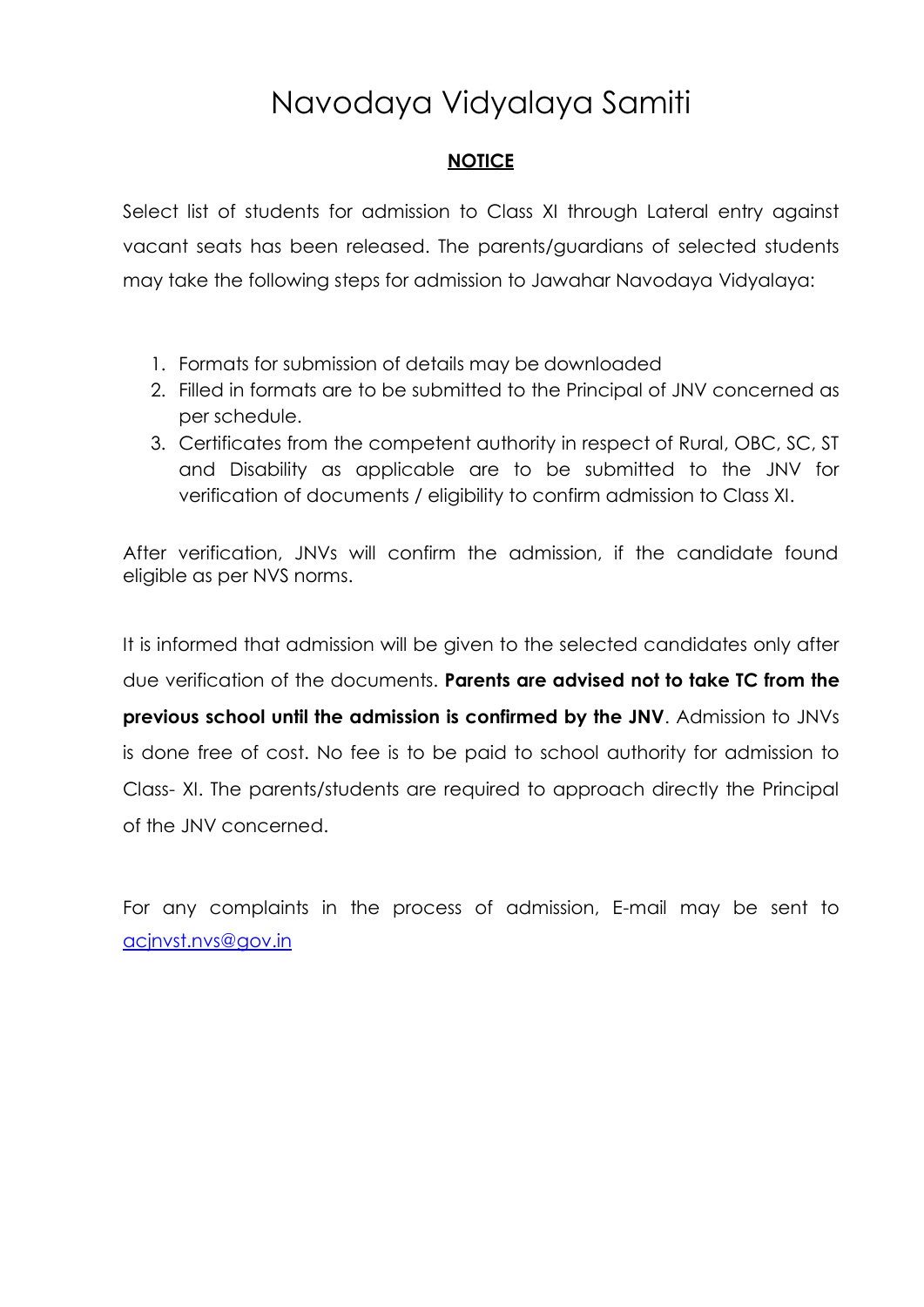(To be filled in by the Parent/Guardian of the Candidate with the help of the Headmaster/Headmistress of the School from where the candidate passed Class X Examination)

| 1. Name of the Candidate: 1. 2008 1. Name of the Candidate: |                                          |      |            |           |                                                                                                                      |              |
|-------------------------------------------------------------|------------------------------------------|------|------------|-----------|----------------------------------------------------------------------------------------------------------------------|--------------|
|                                                             |                                          |      |            |           |                                                                                                                      |              |
|                                                             |                                          |      |            |           |                                                                                                                      | <b>PHOTO</b> |
| 2. Sex                                                      |                                          | Male | Female     | <b>TG</b> |                                                                                                                      | of student   |
|                                                             |                                          |      |            |           |                                                                                                                      |              |
|                                                             | 3. (a) Category                          |      |            |           |                                                                                                                      |              |
|                                                             |                                          | Gen  | <b>OBC</b> | SC        | <b>ST</b>                                                                                                            |              |
|                                                             |                                          |      |            |           |                                                                                                                      |              |
|                                                             | (b) Caste                                |      |            |           |                                                                                                                      |              |
|                                                             | 4. Date of Birth                         |      |            |           |                                                                                                                      |              |
|                                                             |                                          | Date | Month      | Year      |                                                                                                                      |              |
|                                                             |                                          |      |            |           |                                                                                                                      |              |
|                                                             |                                          |      |            |           |                                                                                                                      |              |
|                                                             | Date of Birth in Words                   |      |            |           |                                                                                                                      |              |
|                                                             | 5. Father's Name                         |      |            |           |                                                                                                                      |              |
| 6. Mother's Name                                            |                                          |      |            |           | <u> 1989 - Johann Barn, mars ann an t-Amhain Aonaich an t-Aonaich an t-Aonaich ann an t-Aonaich ann an t-Aonaich</u> |              |
|                                                             | 7. Name of the Guardian and              |      |            |           |                                                                                                                      |              |
| 8. School(s) from where the candidate passed X.             |                                          |      |            |           |                                                                                                                      |              |
|                                                             | Particulars                              |      |            |           | Class X                                                                                                              |              |
|                                                             | (A) (i) Month & Year of Joining          |      |            |           |                                                                                                                      |              |
|                                                             | (ii) Month & Year of Passing             |      |            |           |                                                                                                                      |              |
| (B)                                                         | (i) Name of the School                   |      |            |           |                                                                                                                      |              |
|                                                             | (ii) Is It a recognized school? (YES/NO) |      |            |           |                                                                                                                      |              |
|                                                             | (C) Name of the Village or Town in which |      |            |           |                                                                                                                      |              |
|                                                             | school is located.                       |      |            |           |                                                                                                                      |              |
| Name of the Block<br>(D)                                    |                                          |      |            |           |                                                                                                                      |              |
| Name of the District<br>(E)                                 |                                          |      |            |           |                                                                                                                      |              |
| (F)                                                         | Location of the School Indicate          |      |            |           |                                                                                                                      |              |
|                                                             | RURAL/URBAN                              |      |            |           |                                                                                                                      |              |

(Separate certificate is to be obtained if the candidate had studied class X in different schools)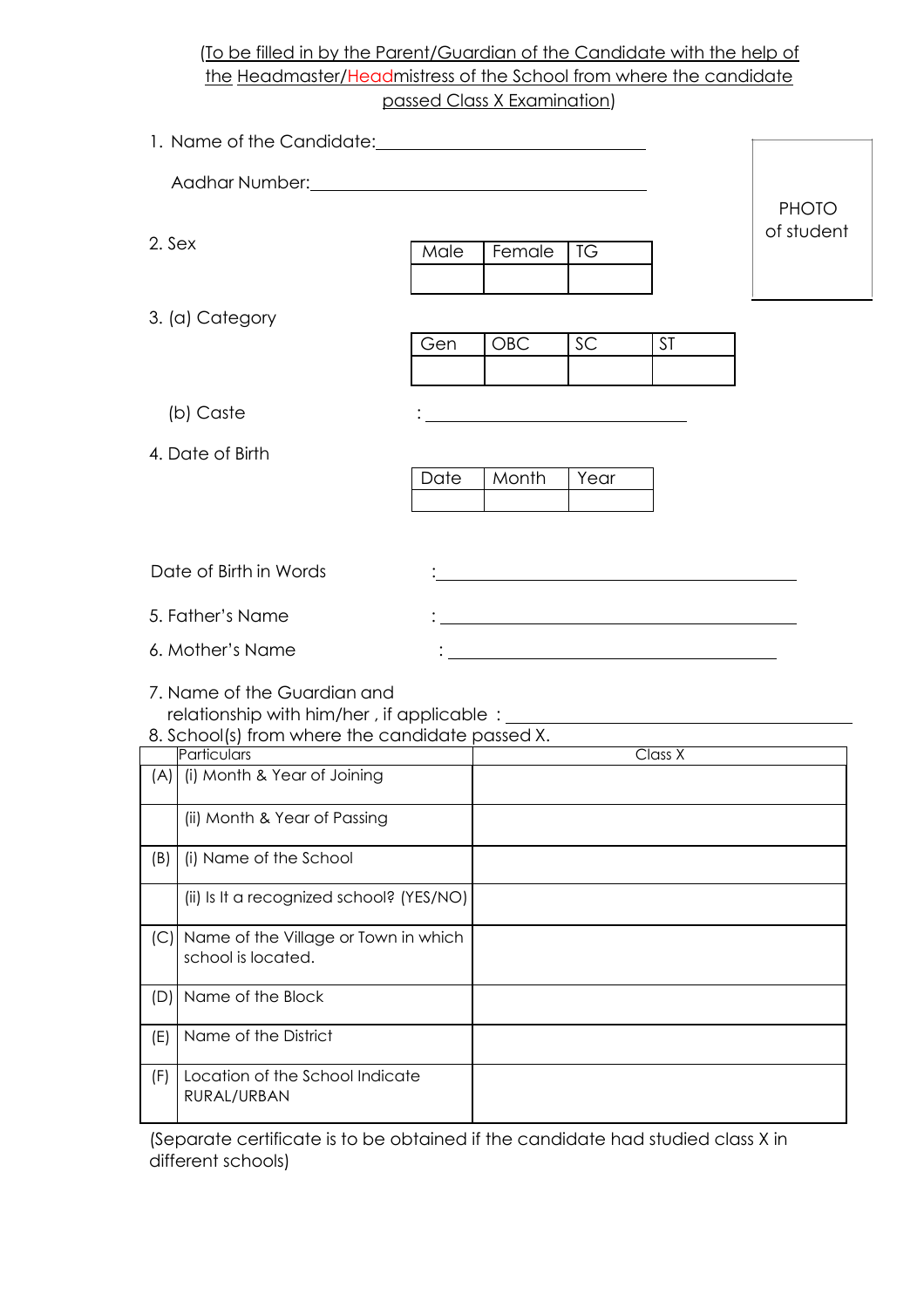9. Marks scored by the candidate in class X board examination( 2018-19)- ( Self attested copy of the mark sheet is to be attached)

| SI.No          | Subject                                        | Marks scored | Maximum Marks |
|----------------|------------------------------------------------|--------------|---------------|
|                | English                                        |              |               |
| $\overline{2}$ | <b>Mathematics</b>                             |              |               |
| 3              | Science                                        |              |               |
| $\overline{4}$ | Social Science                                 |              |               |
| 5              | Language (mention the<br>name of the language) |              |               |
|                |                                                |              |               |
|                | Total                                          |              |               |

## **Note: Grades, if any are to be multiplied by 9.5 to get marks out of 100**

## **CERTIFICATE**

### (BY PARENT/GUARDIAN OF THE CONCERNED CANDIDATE)

Certified that the information given above is true to the best of my knowledge and belief. In case, any part of the information furnished by me is found incorrect, the admission of my child/ward may be cancelled. I am ready to produce the relevant certificates issued by Competent Authorities as and when asked for.

Signature of PARENT/GUARDIAN

Entries verified, certified and found correct.

Signature of the HEADMASTER/HEADMISTRESS

Name :

Desgn.: <u>Change of the School Seal : School Seal : School Seal : School Seal : School Seal : School Seal : School Seal : School Seal : School Seal : School Seal : School Seal : School Seal : School Seal : School Seal : Sch</u>

(NOTE FOR THE HEAD OF THE SCHOOL**: -** Following Certificate is required tobe issued in respect of candidate selected for admission in JNV in the respective district).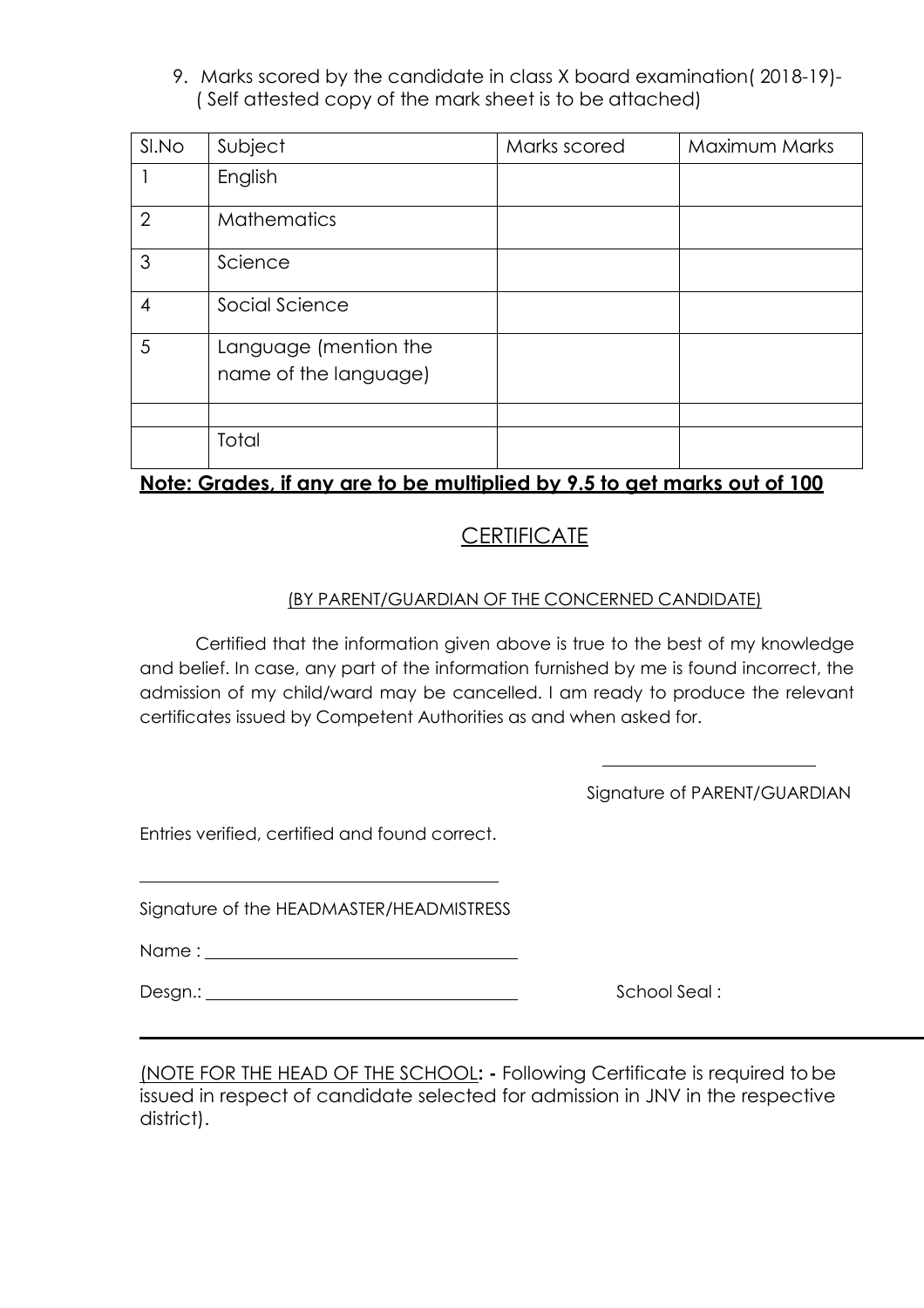### CERTIFICATE BY THE HEAD OF THE SCHOOL

| Certified that the information given above is found correct as per our school |         |     |                   |     |
|-------------------------------------------------------------------------------|---------|-----|-------------------|-----|
| records. It is also certified that Master/Kumari                              |         |     |                   | was |
| admitted in this School in Class                                              |         | on. | (date) and passed |     |
| Class X on                                                                    | (date). |     |                   |     |

Signature of the Head of Institution

last studied with School Seal

Date : \_\_\_\_\_\_\_\_\_\_\_

## **UNDERTAKING BY THE PARENT/ GUARDIAN**

Certified that the information given in the application form for admission into Class XI in Jawahar Navodaya Vidyalaya, District: \_\_\_\_\_\_\_\_\_\_for the academic year 2018-19 for my ward is true to the best of my knowledge and belief. In case any part of the information furnished by me is found incorrect, admission of my ward may be cancelled at any time. I am ready to produce relevant certificates issued by the competent authority to your office when asked in support of entries in my original application.

Signature of the parent/Guardian

| H.No:________________________         |  |
|---------------------------------------|--|
|                                       |  |
|                                       |  |
| Mandal/Block________________          |  |
| Pin Code: <u>____________________</u> |  |
| STD Code: Phone No                    |  |
|                                       |  |

### **Address of parent/guardian**: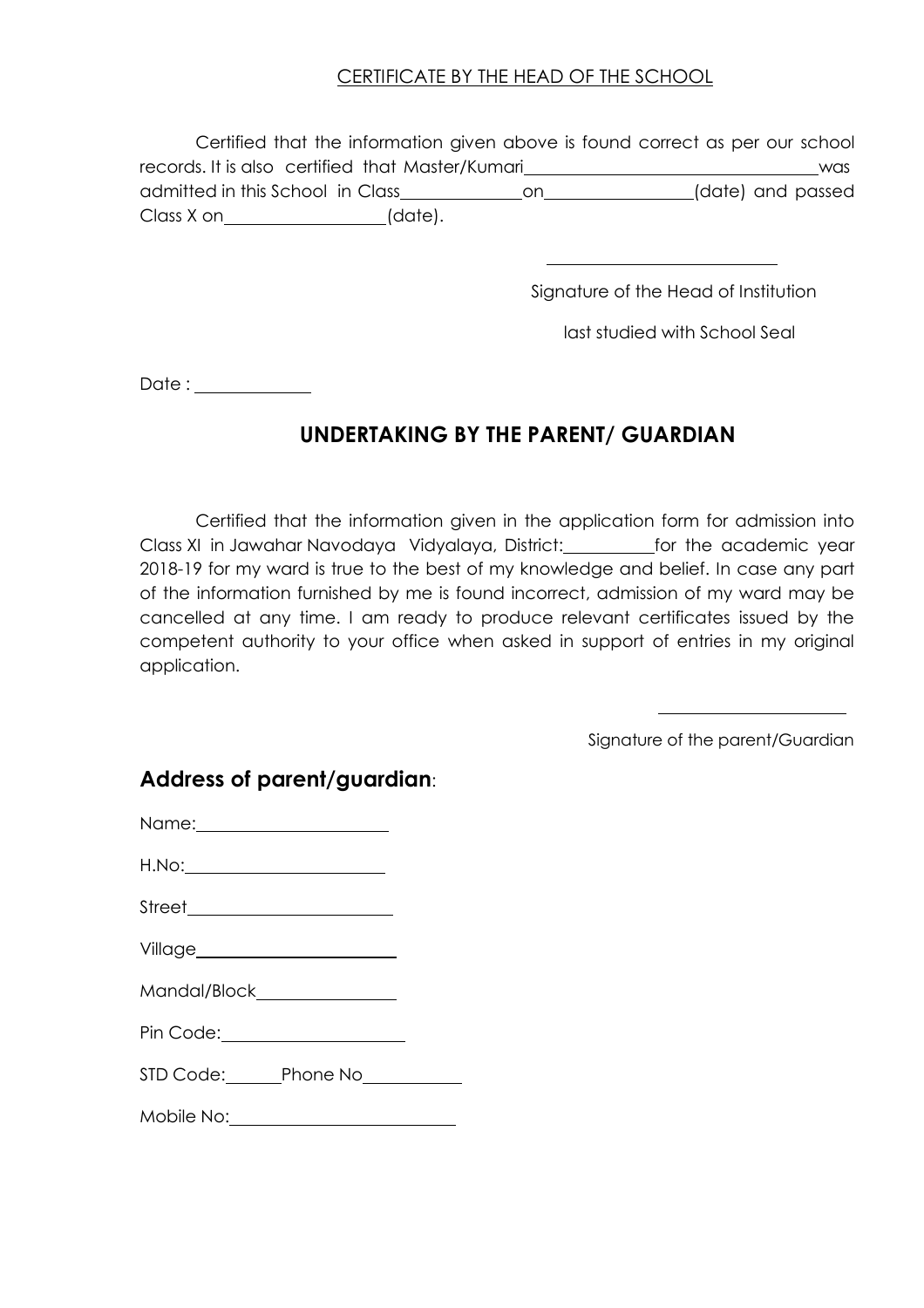## **UNDERTAKING**

I, 1. Mother/ Mother/ Guardian) of Kumari/Master who got selected for admission into Class VI in Jawahar Navodaya Vidyalaya, ...........District hereby give an undertaking that I am ready to pay Navodaya Vikas Nidhi in Classes-XI and XII every month as per norms Navodaya Vidyalaya Samiti.

Signature of the parent/Guardian

Note: This is not applicable to SC/ST categories and all girl students and the students whose parents Income is below poverty line.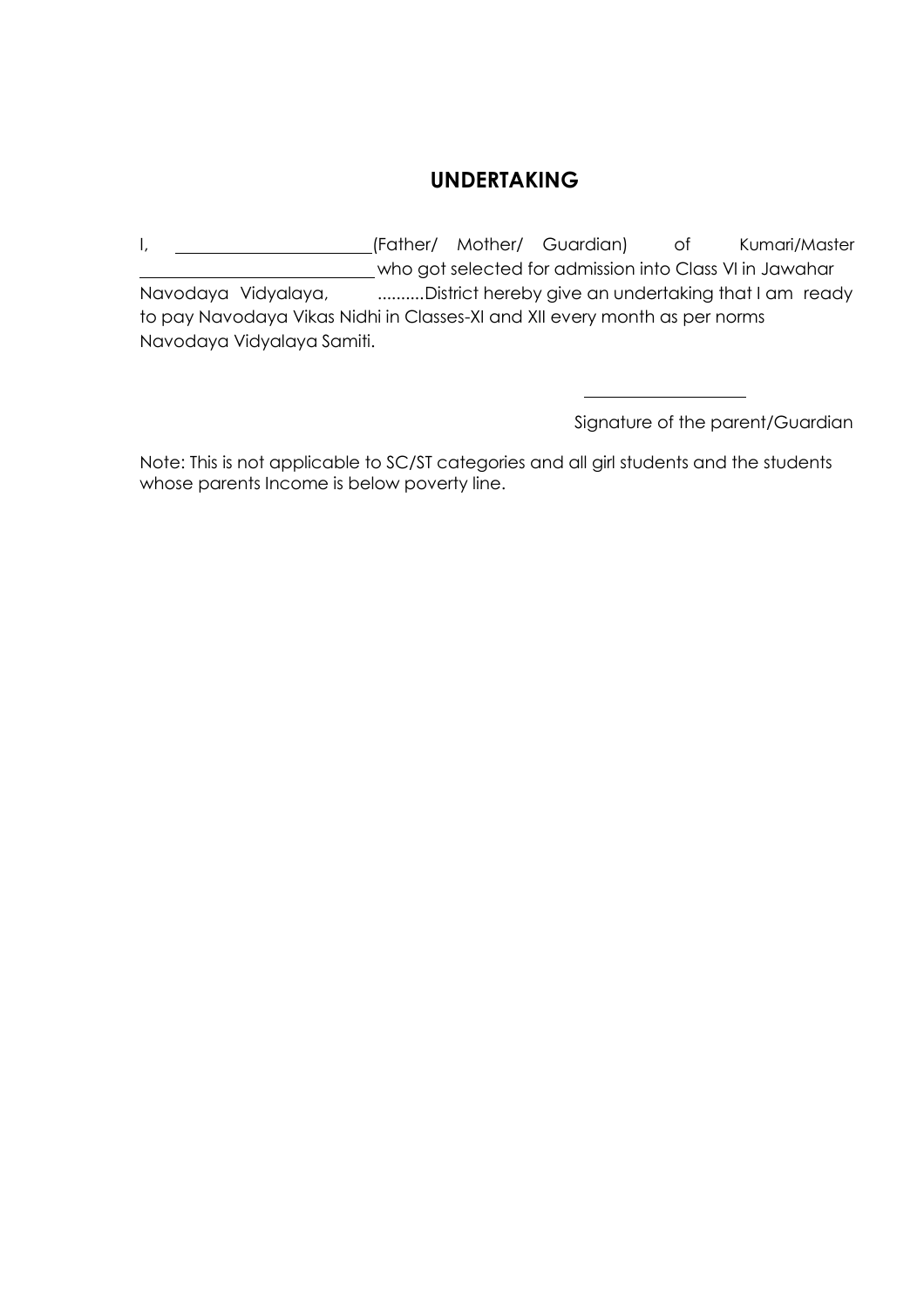## JAWAHAR NAVODAYA VIDYALAYA: DISTRICT:

| 01. |                                | <b>MEDICAL FITNESS CERTIFICATE</b>                                                                                         |
|-----|--------------------------------|----------------------------------------------------------------------------------------------------------------------------|
|     | Name of the candidate          |                                                                                                                            |
| 02. | Father's name                  |                                                                                                                            |
| 03. | Address:                       |                                                                                                                            |
|     |                                |                                                                                                                            |
|     |                                |                                                                                                                            |
| 04. | Date of birth                  |                                                                                                                            |
| 05. | Height                         |                                                                                                                            |
| 06. | Weight                         |                                                                                                                            |
| 07. | Abdomen                        |                                                                                                                            |
| 08. | Chest                          | <u> 1989 - John Harry Barn, amerikansk politiker (</u>                                                                     |
| 09. | Vision                         |                                                                                                                            |
| 10  | Ears                           |                                                                                                                            |
| 11. | Throat                         |                                                                                                                            |
| 12. | Locomotor system               | <u> 1989 - Andrea Andrew Amerikaanse kommunister († 1958)</u>                                                              |
| 13. | State of vaccination           |                                                                                                                            |
| 14. | Skin                           |                                                                                                                            |
| 15  | <b>Blood Group</b>             |                                                                                                                            |
| 16  | Dental Hygiene                 |                                                                                                                            |
| 17. |                                | Remarks of Medical Officer : Recommended/not recommended for<br>admission/Recommended to C.M.O for<br>Verification if any. |
|     | PHOTO OF THE<br><b>STUDENT</b> |                                                                                                                            |

CIVIL SURGEON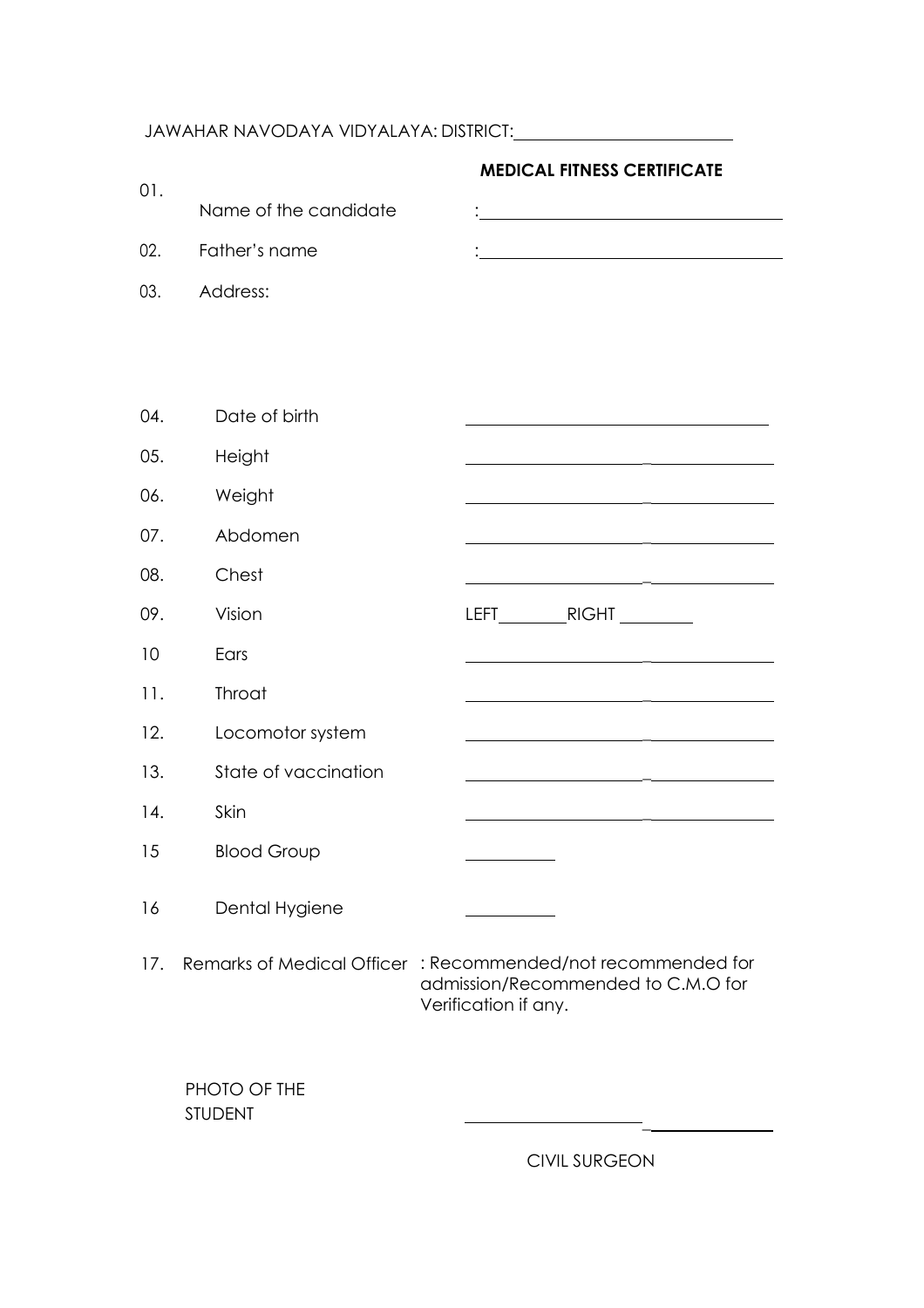#### **DISABILITY CERTIFICATE**

If the candidate is Divyang ( differently abled), he/she shall submit the certificate issued by the competent authority.

#### **COMMUNITY CERTIFICATE**

Community certificate in the prescribed format from the competent authority is to be submitted by the candidate, wherever necessary.

#### **RESIDENCE CERTIFICATE**

(To be furnished by the parents of the qualified children at the time of admission to JNVs)

|                 | As. |            | per Jawahar Navodaya Vidyalaya, District            |  |         |
|-----------------|-----|------------|-----------------------------------------------------|--|---------|
| State           |     | letter No: | dated:                                              |  | my ward |
| Master/Kumari   |     |            | has been selected for admission to Class XI at JNV, |  |         |
| <b>District</b> |     | . State    | during the session 2018-19                          |  |         |

I am residing along with my ward mentioned above at the following address:

| <b>District</b>                                                                                                                                                                                                                                                                                                                                                                                 |                                                               |
|-------------------------------------------------------------------------------------------------------------------------------------------------------------------------------------------------------------------------------------------------------------------------------------------------------------------------------------------------------------------------------------------------|---------------------------------------------------------------|
|                                                                                                                                                                                                                                                                                                                                                                                                 |                                                               |
| $\begin{tabular}{c} Town: \hspace{1.5cm} & \hspace{1.5cm} & \hspace{1.5cm} & \hspace{1.5cm} & \hspace{1.5cm} & \hspace{1.5cm} & \hspace{1.5cm} & \hspace{1.5cm} & \hspace{1.5cm} & \hspace{1.5cm} & \hspace{1.5cm} & \hspace{1.5cm} & \hspace{1.5cm} & \hspace{1.5cm} & \hspace{1.5cm} & \hspace{1.5cm} & \hspace{1.5cm} & \hspace{1.5cm} & \hspace{1.5cm} & \hspace{1.5cm} & \hspace{1.5cm} &$ |                                                               |
|                                                                                                                                                                                                                                                                                                                                                                                                 |                                                               |
|                                                                                                                                                                                                                                                                                                                                                                                                 |                                                               |
| Pin Code: <u>2000 - 2000 - 2000 - 2000 - 2000 - 2000 - 2000 - 2000 - 2000 - 2000 - 2000 - 2000 - 2000 - 2000 - 20</u>                                                                                                                                                                                                                                                                           |                                                               |
|                                                                                                                                                                                                                                                                                                                                                                                                 | Signature of the parent state of the parameters of the parent |
|                                                                                                                                                                                                                                                                                                                                                                                                 |                                                               |
|                                                                                                                                                                                                                                                                                                                                                                                                 |                                                               |
|                                                                                                                                                                                                                                                                                                                                                                                                 |                                                               |